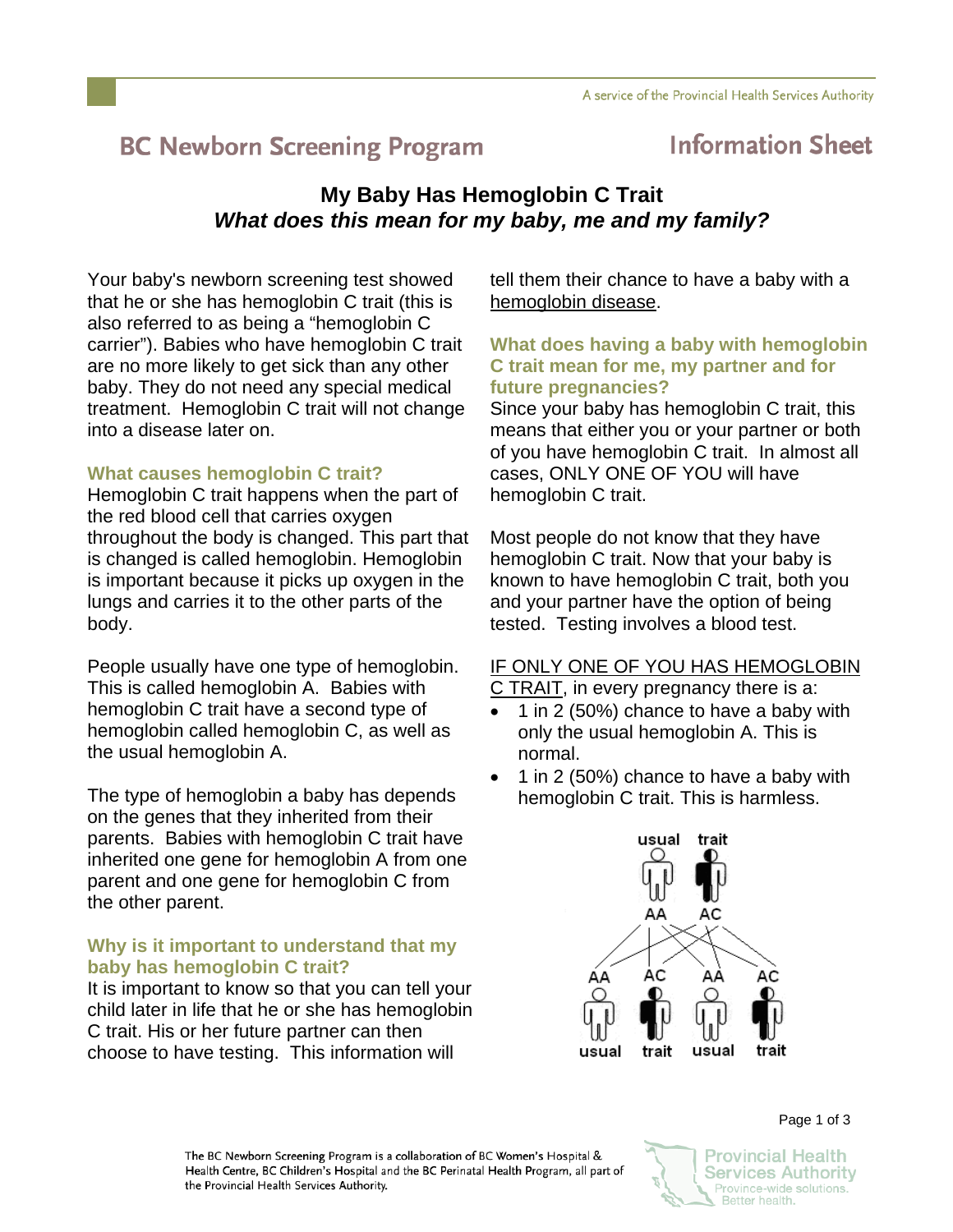In the unlikely event that BOTH OF YOU HAVE HEMOGLOBIN C TRAIT, in every pregnancy there is a:

- 1 in 4 (25%) chance to have a baby with only the usual hemoglobin A. This is normal.
- 1 in 2 (50%) chance to have a baby with hemoglobin C trait. This is harmless.
- 1 in 4 (25%) chance to have a baby with only hemoglobin C (called homozygous hemoglobin C). This does not cause health problems in most people. However, some people with this may feel tired due to a low blood count, also called anemia. Their doctor may also notice that they have a large spleen. Gallstones are also more common in this group.

#### **What if ONE OF US has hemoglobin C trait and the OTHER has another type of unusual hemoglobin?**

This would be an unlikely event. If it were to happen, the seriousness would depend on the type of unusual hemoglobin.

If ONE OF YOU has hemoglobin C trait and the OTHER has sickle cell trait, there is a 1 in 4 (25%) chance in each pregnancy to have a baby with a serious form of sickle cell disease (called hemoglobin SC disease) which causes a type of anemia.



#### **What is hemoglobin SC disease?**

People with hemoglobin SC disease have one gene for hemoglobin S and one gene for hemoglobin C. These genes cause the blood cells to have a different shape when oxygen levels in your blood are low. They look like a sickle. The sickled red blood cells can become stuck in small blood vessels, block the blood supply and cause pain and damage in that part of the body. They also cause a low blood count that makes the person tired and short of breath. This is called anemia and it does not go away. It is important for babies with hemoglobin SC disease to receive regular medical care.

Parents who are at risk to have a baby with hemoglobin SC disease have the option of having their baby tested either during pregnancy through prenatal diagnosis or after birth through newborn screening.

#### **Should my relatives be tested?**

Any blood relative (for example, brother, sister, aunt or cousin) of a person with hemoglobin C trait may also have hemoglobin C trait. Your relatives may have questions about their chance of having a baby with a hemoglobin disease. We suggest they talk to their family doctor who may offer them testing.

#### **How common are unusual hemoglobins?**

There are many different types of unusual hemoglobins. Although anyone can have an unusual type of hemoglobin, it is more common among people and families of African, Caribbean, Middle Eastern, Asian, Mediterranean, Indian and Central and South American descent. This is because malaria is common in these regions. People with hemoglobin C trait do better when infected with malaria than people who do not have hemoglobin C trait. In other words, it is an advantage in these parts of the world to have hemoglobin C trait.

The BC Newborn Screening Program is a collaboration of BC Women's Hospital & Health Centre, BC Children's Hospital and the BC Perinatal Health Program, all part of the Provincial Health Services Authority.